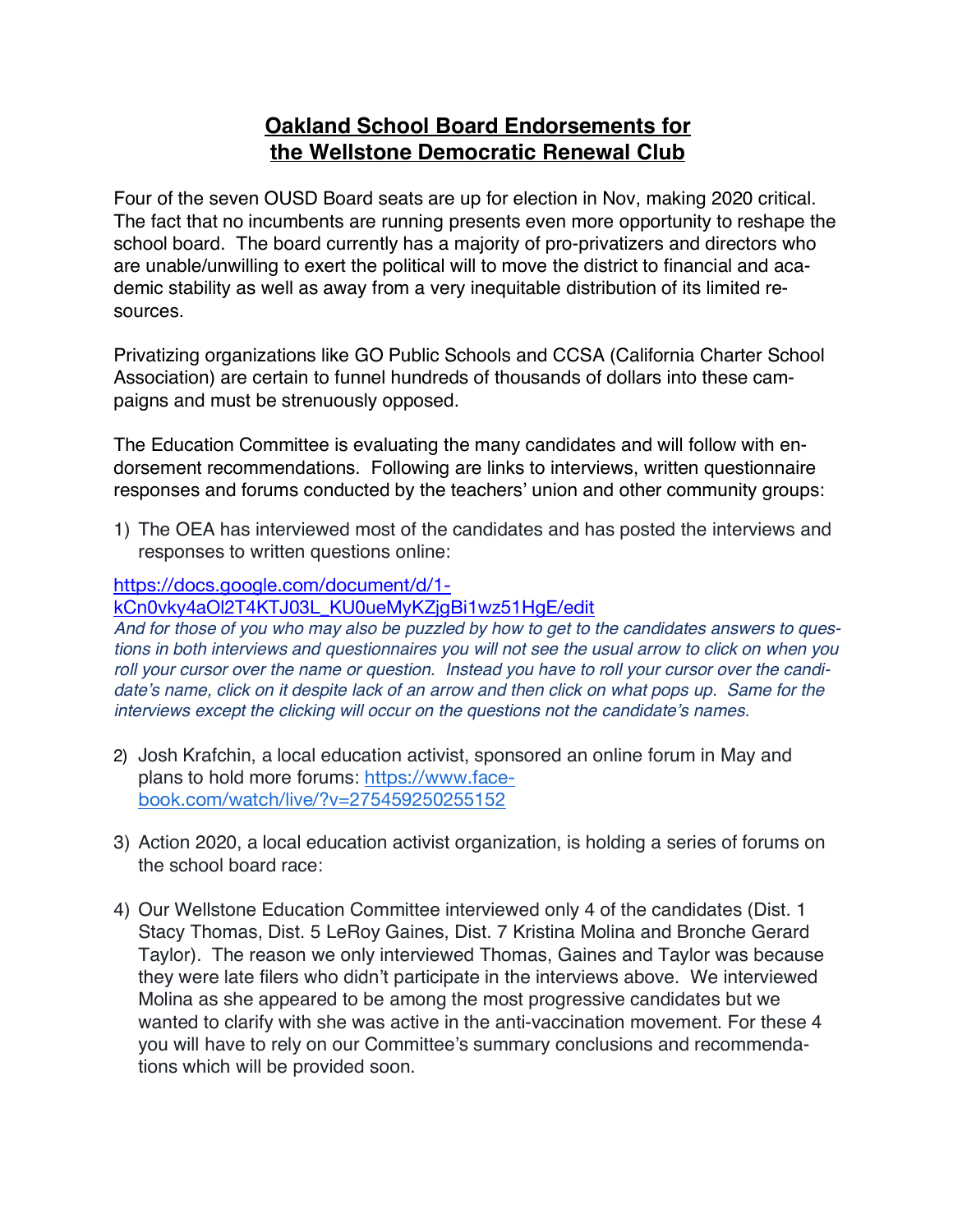District 1: https://www.action2020oakland.org/ousd\_district\_1\_forum

District 3: https://www.action2020oakland.org/ousd\_district\_3\_school\_board\_candidate forum

District 5: https://www.action2020oakland.org/ousd\_district\_5\_school\_board\_candidate\_forum

District 7: https://www.action2020oakland.org/ousd\_district\_7\_school\_board\_candidate forum

4) GO Public Schools, a local pro-privatization organization, held an endorsement forum: https://goadvocatesoakland.org/2020/07/2020-school-board-candidate-endorsement-process/

~~~~~~~~~~~~~~~~~~~~~

Below is the list of candidates running for school board. This is final. Filing closed on August 12th.

## District 1

Includes Chabot, Claremont, Emerson, Hillcrest, Kaiser, Peralta, Piedmont Ave, Sankofa, Oakland International and Oakland Tech. Currently represented by Jody London.

- Austin Dannhaus
- Sam Davis
- Stacy Thomas

# District 3

Includes Hoover, Lafayette, M.L. King, Westlake, Place/Prescott, West Oakland Middle, McClymonds, Bunche and Street Academy.

Currently represented by Jumoke Hinton Hodge.

- Maiya Edgerly
- Mark Hurty
- Cherisse Gash
- Maximo Santana
- Van Cedric Williams

# District 5

Includes Bridges, Brewer, Fruitvale, Glenview, Global Family, International Community, Manzanita Community and Seed, Think College Now, United For Success, Urban Promise, Fremont and Life Academy.

Currently represented by Rosie Torres.